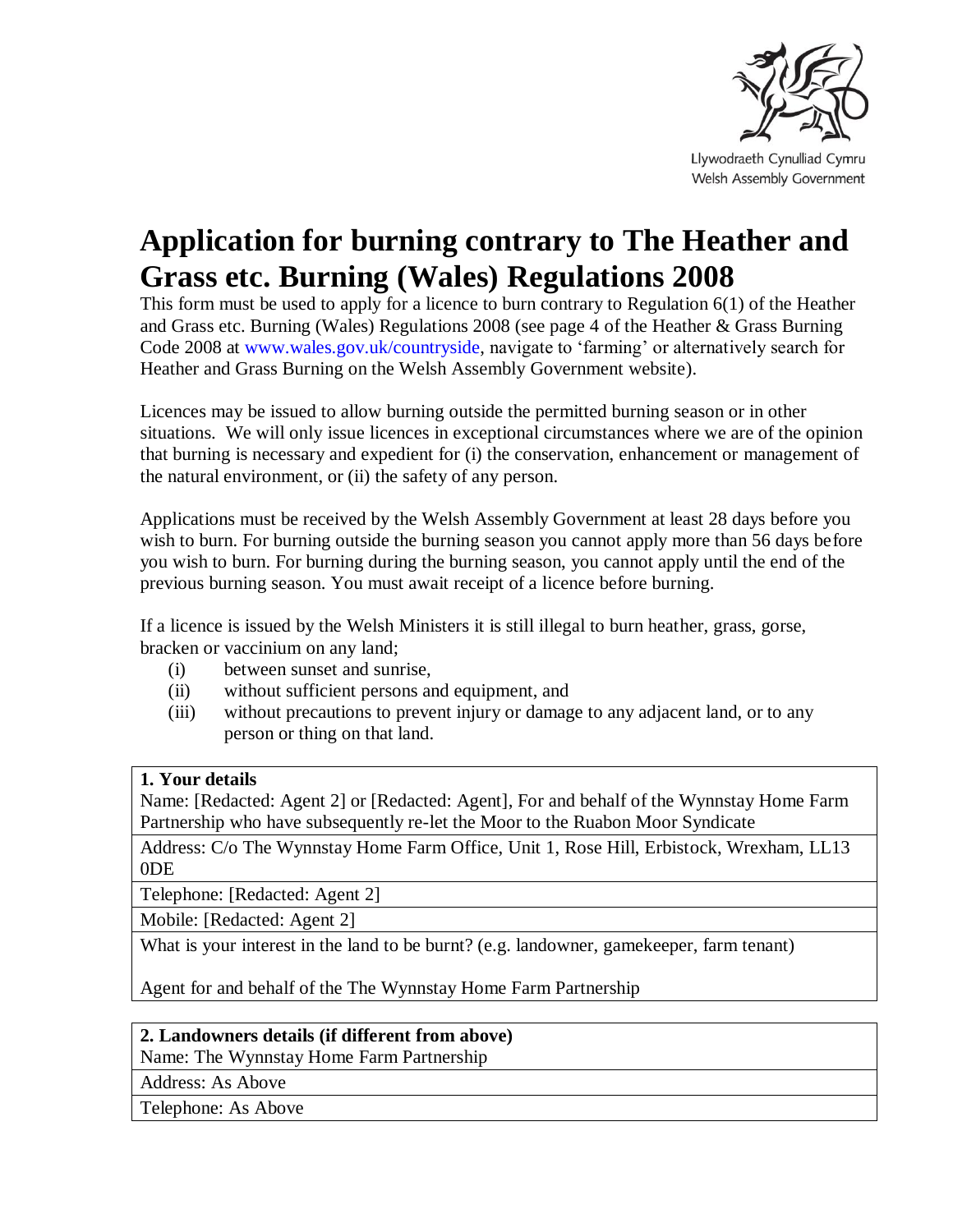# **3. Specify the land you wish to burn, and attach a map to this application form**

Location: Map included – for areas to be burnt on Ruabon/Llantysilio Mountain.

County Parish Holding (CPH) No: N/A

OS Grid Ref:

Total Hectarage:

## **4. Is any of the land to be burnt:**

(i) within a National Park?  $\Box$  NO.

(ii) within an Area of Outstanding Natural Beauty?  $\Box$  NO.

(iii) within a Site of Special Scientific Interest (SSSI)  $\Box$  YES.

(iv) within a Special Area of Conservation (SAC)  $\Box$  YES.

(v) within a Special Protection Area (SPA)  $\Box$ NO.

(vi) subject to an agri-environment agreement?  $\Box$  See Below.

(vii) near a Scheduled Monument  $\Box$  NO.

If yes to any of these please provide further details below or attach further information

Ruabon Mountain and the areas to be burnt sit within both a SAC and a SSSI. These landscapes are managed by Natural Resources Wales (NRW). Though there is no agri-environment agreement the owner (the Wynnstay Home Farm Partnership) has a Management Agreement with the NRW under Section 15 of the Countryside Act 1968. Copy available upon request. The land is also Registered Common Land, but this historically has had no bearing on the ability to burn heather on the land in question.

| 5. Describe the soil type and vegetation to be burnt                          |                               |                                                                              |                                    |
|-------------------------------------------------------------------------------|-------------------------------|------------------------------------------------------------------------------|------------------------------------|
| Soil type $(s)$ :                                                             | Peat     NO. Mineral     YES. |                                                                              |                                    |
| Vegetation type $(s)$ :                                                       |                               |                                                                              |                                    |
| Upland heather moorland<br>Lowland heathland<br>Bog or mire<br><b>Bracken</b> | YES<br>NO.<br>NO.<br>NO       | Upland grass moorland<br>Lowland grassland<br>Gorse<br>Other (specify below) | NO.<br>NO<br>N <sub>O</sub><br>N/a |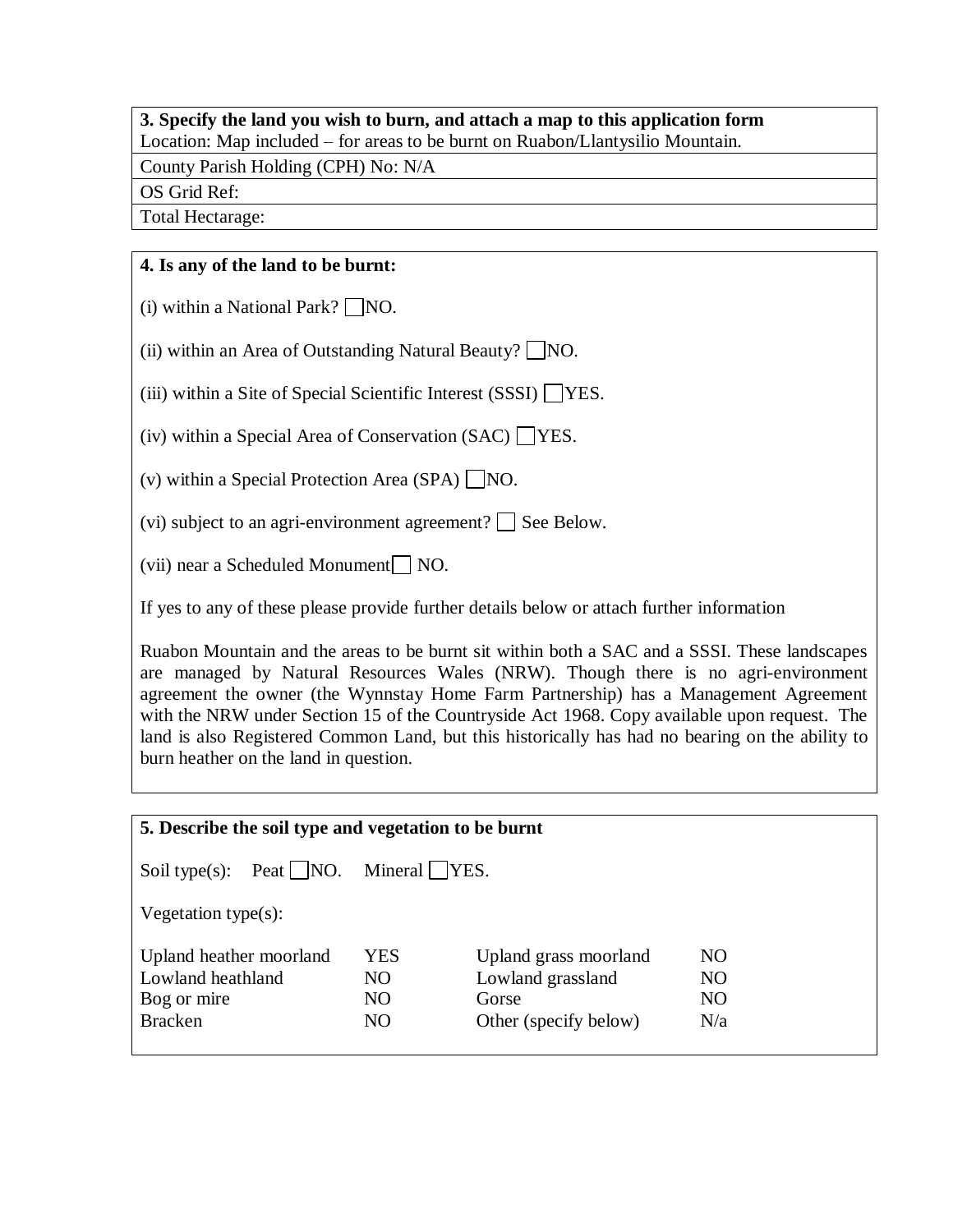**6. Specify the dates you wish to burn** (dd/mm/yy)

First day of burning: <sup>1st</sup> September 2020 Last day of burning: <sup>30th</sup> September 2020

**7. Specify (i) the purpose of the burn; (ii) why it contravenes Regulation 6(1); and (iii) why it is necessary and expedient for the conservation, enhancement or management of the natural environment, or the safety of any person.**

**Purpose** 

**There has been another significant inundation of Heather Beetle (***Lochmaea suturalis)* **on the areas denoted as requiring burning outside the usual burning window. Though the cause of the inundation is difficult to assess (it is presumed that damp and generally warm conditions in the spring have created ideal conditions for the ruddy pest) it is very obvious to see large swathes of heather turning the all familiar "brick red" indicating their presence and the concern of dying heather.** 

**It is widely accepted (following the excellent work of the Heather Trust) that burning the affected areas is the best mechanism to prevent the spread and respond to the Beetle. In Scotland and England such applications are these are widely approved on account of the presence of the Beetle in the name of preservation and conservation. The NRW have noted the issue, seen the problem and verbally advised that they would support this application.** 

**Why the Contravention?**

**We require to Burn upland heather over dry-heath in September, which falls outside the usual burning window.** 

**Why is it necessary** 

**For the continued preservation of Ruabon Mountain's natural heather habitat.**